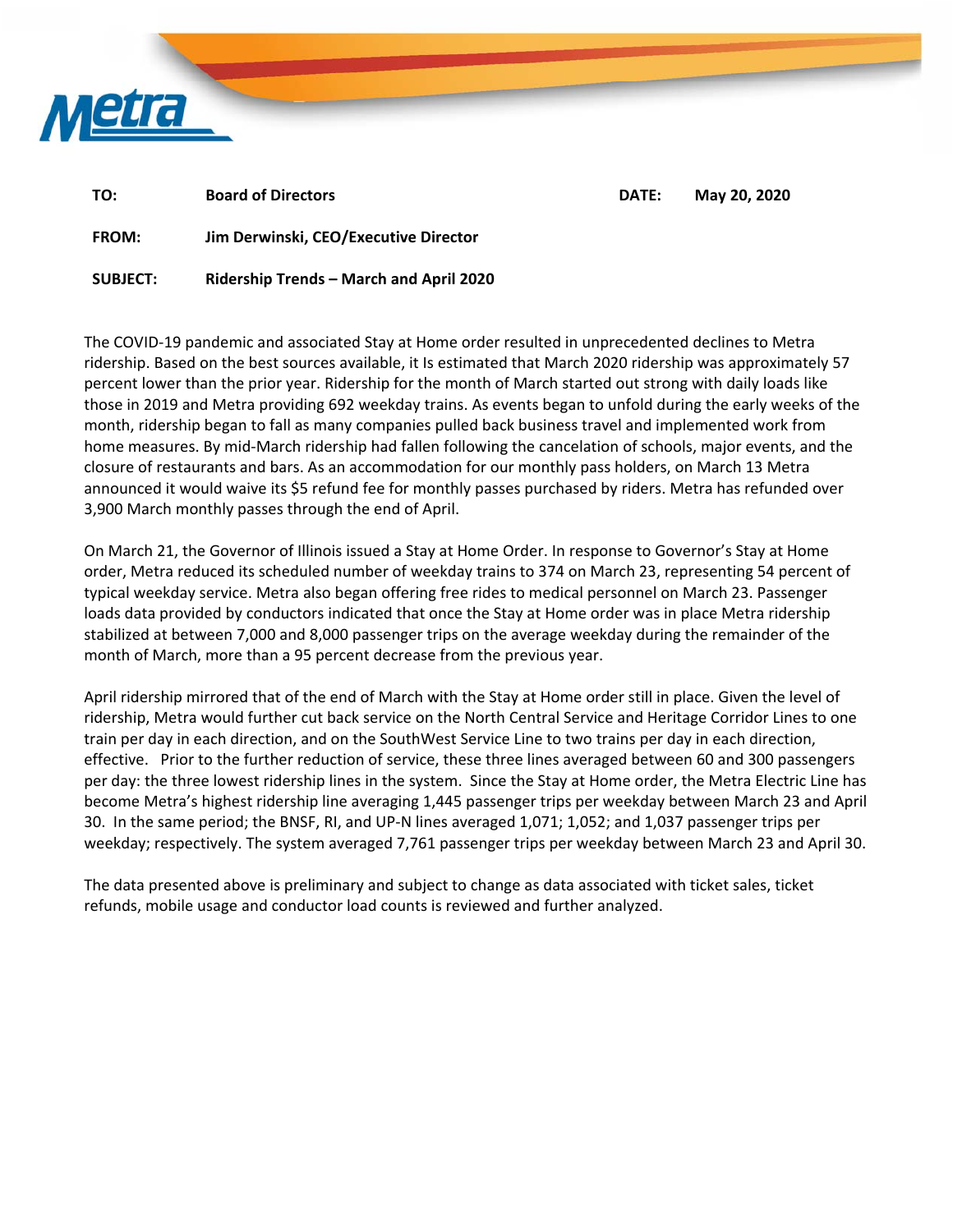## **Number of Weekday Trains and Average Weekday Passenger Loads by Line**

|              | Original March | <b>Modified Schedule</b>  | Average Weekday Passenger Load (rounded) |                                         |        |  |
|--------------|----------------|---------------------------|------------------------------------------|-----------------------------------------|--------|--|
|              | 2020 Schedule  | <b>Beginning March 23</b> |                                          | Mar 25-Apr 30, 2019 Mar 23-Apr 30, 2020 | Change |  |
| <b>BNSF</b>  | 97             | 41                        | 61,850                                   | 1,070                                   | -98%   |  |
| HC           | 7              | 7                         | 2,480                                    | 60                                      | $-97%$ |  |
| <b>ME</b>    | 155            | 88                        | 27,100                                   | 1,450                                   | $-95%$ |  |
| $MD-N$       | 63             | 28                        | 21,360                                   | 440                                     | $-98%$ |  |
| MD-W         | 58             | 32                        | 20,590                                   | 700                                     | $-97%$ |  |
| <b>NCS</b>   | 20             | 14                        | 5,250                                    | 150                                     | $-97%$ |  |
| <b>RI</b>    | 68             | 38                        | 25,600                                   | 1,050                                   | $-96%$ |  |
| <b>SWS</b>   | 30             | 20                        | 9,730                                    | 290                                     | $-97%$ |  |
| UP-N         | 70             | 36                        | 34,210                                   | 1,040                                   | $-97%$ |  |
| UP-NW        | 65             | 36                        | 39,250                                   | 840                                     | $-98%$ |  |
| UP-W         | 59             | 34                        | 28,030                                   | 670                                     | -98%   |  |
| <b>Total</b> | 692            | 374                       | 275,430                                  | 7,760                                   | $-97%$ |  |